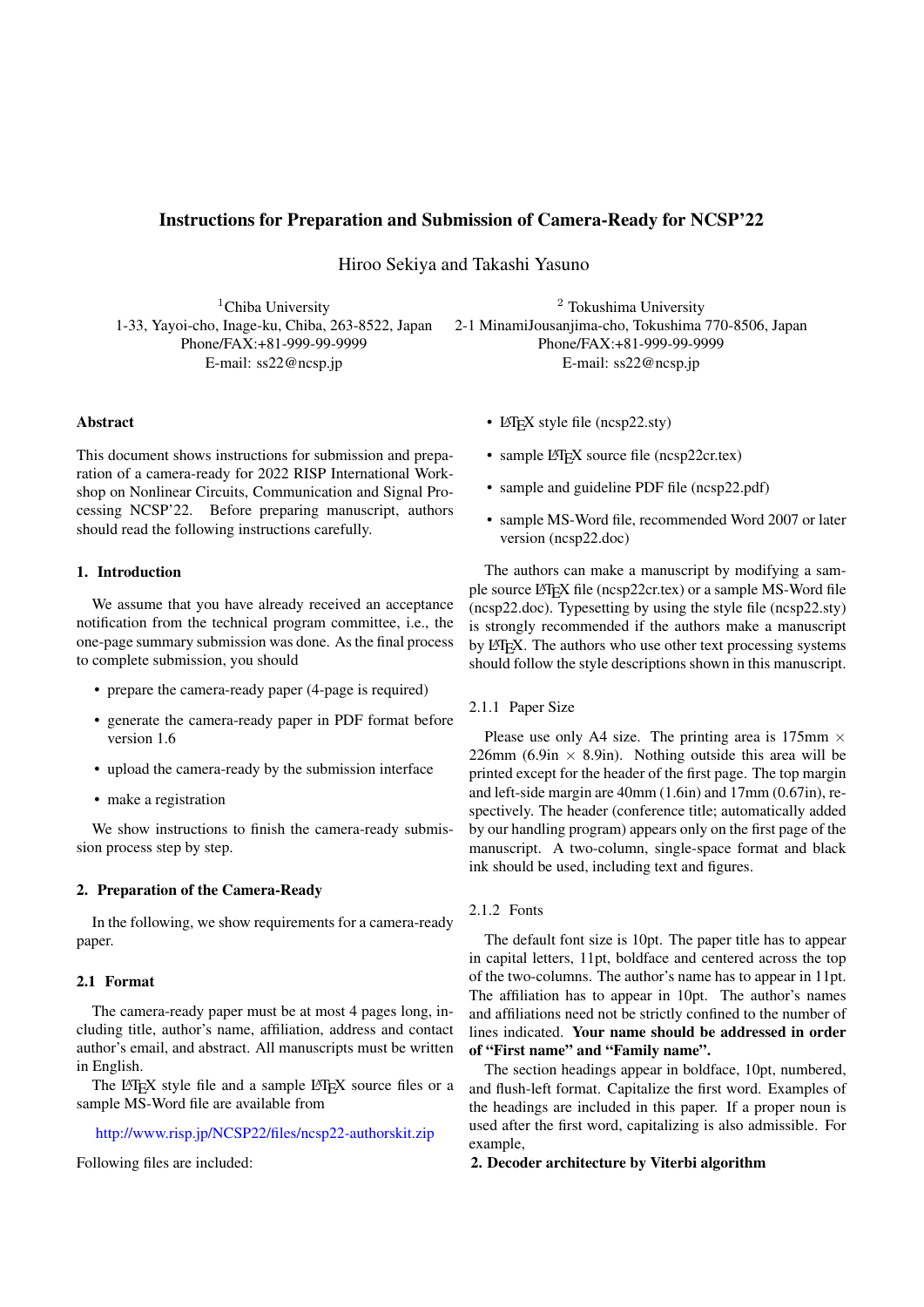The subsection headings appear in boldface, 10pt, numbered, and flush-left format. The sub-subsection headings appear in 10pt, numbered, and indented like a paragraph.

# 2.1.3 Numbering

The caption of figures are numbered by Arabic numerals and placed under the figures. The caption of tables are numbered by Arabic numerals and placed over the tables. The equations are numbered with parentheses as follows:

$$
G(s) = \frac{-H\omega_0 s}{s^2 + \alpha\omega_0 s + \omega_0^2}
$$
 (1)

Moreover the equation which separates from back and forth sentences should not be written period '.' or comma ',' at the end of it. The references appear in listed and numbered with brackets at the end of paper shown below for [1]. Do not show a page number in each page.

### 2.1.4 Figures

Figures must appear within the designated margins. Caption and number every figure as follows:



Figure 1: Title of figure (Notice that authors do not use period '.' at the end of caption in both figure and table)

| Table 1: Title of table |  |  |  |  |
|-------------------------|--|--|--|--|
|                         |  |  |  |  |
|                         |  |  |  |  |
|                         |  |  |  |  |

The proceedings can include color figures, but the quality of a printed paper in black and white is guaranteed. Please check whether your color figures are printed properly in black and white before submission.

### 2.1.5 References

List and number all references at the end of the document. The references can be numbered in alphabetical order or in order of appearance in the paper. When referring to them in the text, type the corresponding reference number in square brackets as shown at the end of this sentence [1].

### 2.1.6 Page limitation

The camera-ready paper requires 4 pages including all figures, tables, and references.

#### 2.2 File format of Camera-Ready Papers

We only accept camera-ready papers with PDF. Please set the option of compatibility of a file to "Acrobat 7.0 (PDF 1.6)" if you make camera-ready by Adobe Distiller 8.0. Microsoft Word document file, PageMaker file, PostScript file are not acceptable.

We only enumerate important factors to ensure a highquality readable and printable PDF:

- embed all fonts except for built-in outline fonts of the standard AcrobatReader. Please confirm the quality of your paper both on screen and on printed matter.
- use over 600 dpi resolution if you use bit-mapped figuresand fonts.
- Adobe Distiller usually tries to compress figures and pictures by down-sampling conversion. This loses the original quality of them. You may turn off the options for down-sampling conversion in Distiller for getting a fine article.
- Do not protect your PDF by security options.

The proceedings of NCSP'22 will be published as a storage media. This will contain the top page for browsing, a table of contents, all camera-ready papers, and authors' index. Basically the quality of camera-ready papers relies on authors' production.

#### 3. Submission of your camera-ready paper

When you are ready to post your camera-ready, please access again NCSP'22 web site.

#### http://www.risp.jp/NCSP22/

and login again with your own user name and password issued by the 1-page summary submission. Press 'Edit' button of your paper i[nformation line. Update autho](http://www.risp.jp/NCSP22/)rs' information if any. Please specify your camera-ready PDF file in File selection box. Your 1-page summary will be replaced by your camera-ready. At this step, we also would like to suggest you to revise your abstract text shown in the same page since it will be used for the abstract collection booklet. We will publish and distribute it at the conference site. Final submissions in proper format are due by January 21, 2022, sharp.